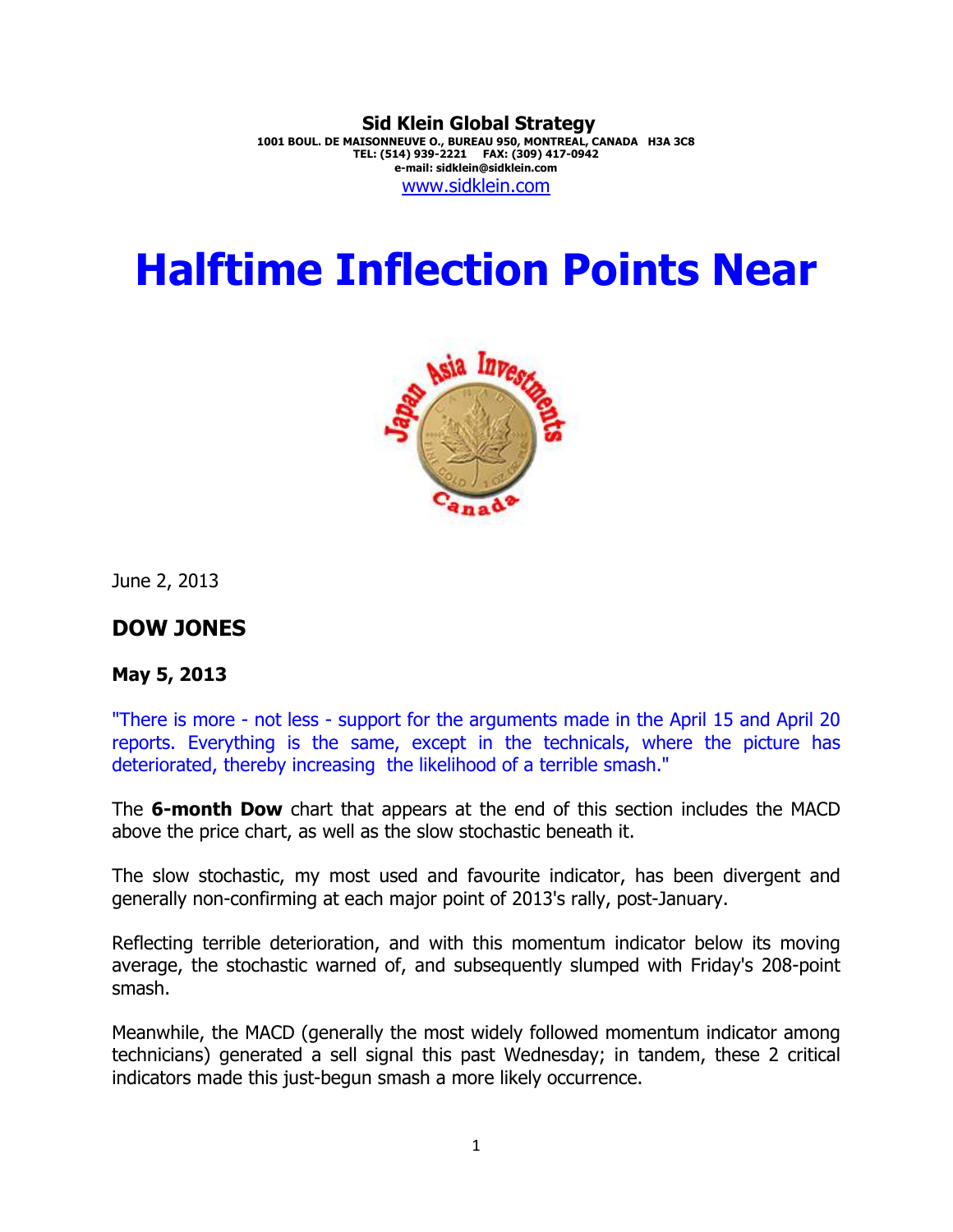While a quick decline toward Dow 14,800 could easily yield a snap-back bounce to, say, 15,050, the true areas of support this month lie around the 14,600 and 14,000 levels. 13,000 and beyond has been pushed out to the next quarter.

The several and sundry deteriorating global fundamental indicators will not be reviewed because their discussion has gone on and on ad nauseum.

Similarly, such was the case regarding ALL major market turning points in ALL asset classes, EVERYWHERE in the world since, well, FOREVER. And the reasons repeatedly given for the turning point in question are regurgitated as explanations after the fact.

What is different and therefore worth noting, however?!

As with Volker, Mieno (MOST notably for me), Greenspan, and Abe (when the Japanese make changes they don't mess around!), this coming changing of the guard in the US will be, as with the others mentioned here, a killer (in more ways than one)!

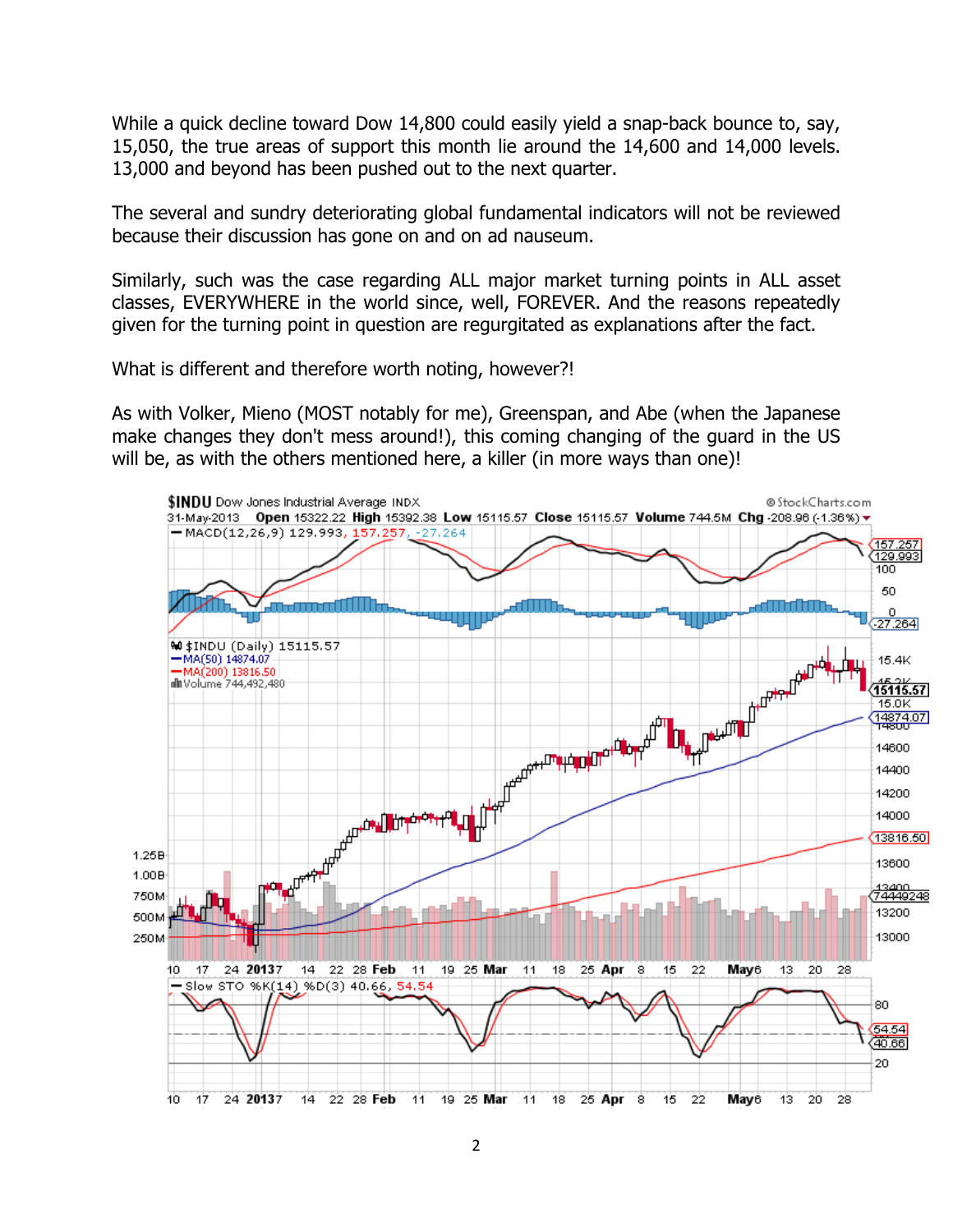What Abe just did in Japan, will be mirrored in the US, asymmetrically, of course. It is not fundamentals that change, but the indicator of the indicators (so to speak) that will have altered in the US, hence its mention.

This changing of the guard will not only have marked the most "unique" exit strategy from a monetary policy (which actually is not the case, but is being perceived as such), but, as with the other bankers cited above, will have marked one of the most crushing and telling indicators of an inflection point in the history of markets!

# **NIKKEI/SHANGHAI**

This month, I again look at the 5-year patterns of the Tokyo and Shanghai lead indices, to draw analogy between the 2 major Asian bourses, between which hot-money tends to flow back and forth; the similarities are fascinating.

For this reason, please note the **5-year Nikkei and 5-year Shanghai Composite charts,** respectively, which follow immediately below:



The area of the previous Wave-4 is in the 11,000 - 12,000 area. This is key, since that tends to be the support zone in Elliott analysis. Further, in this case, that zone represents the neckline resistance out from which it broke.

Therefore, everyone will make a big deal of a collapse to that area, since it does represent a sizeable percent decline.

Thirdly, it is about a 50% correction of the explosion to-date.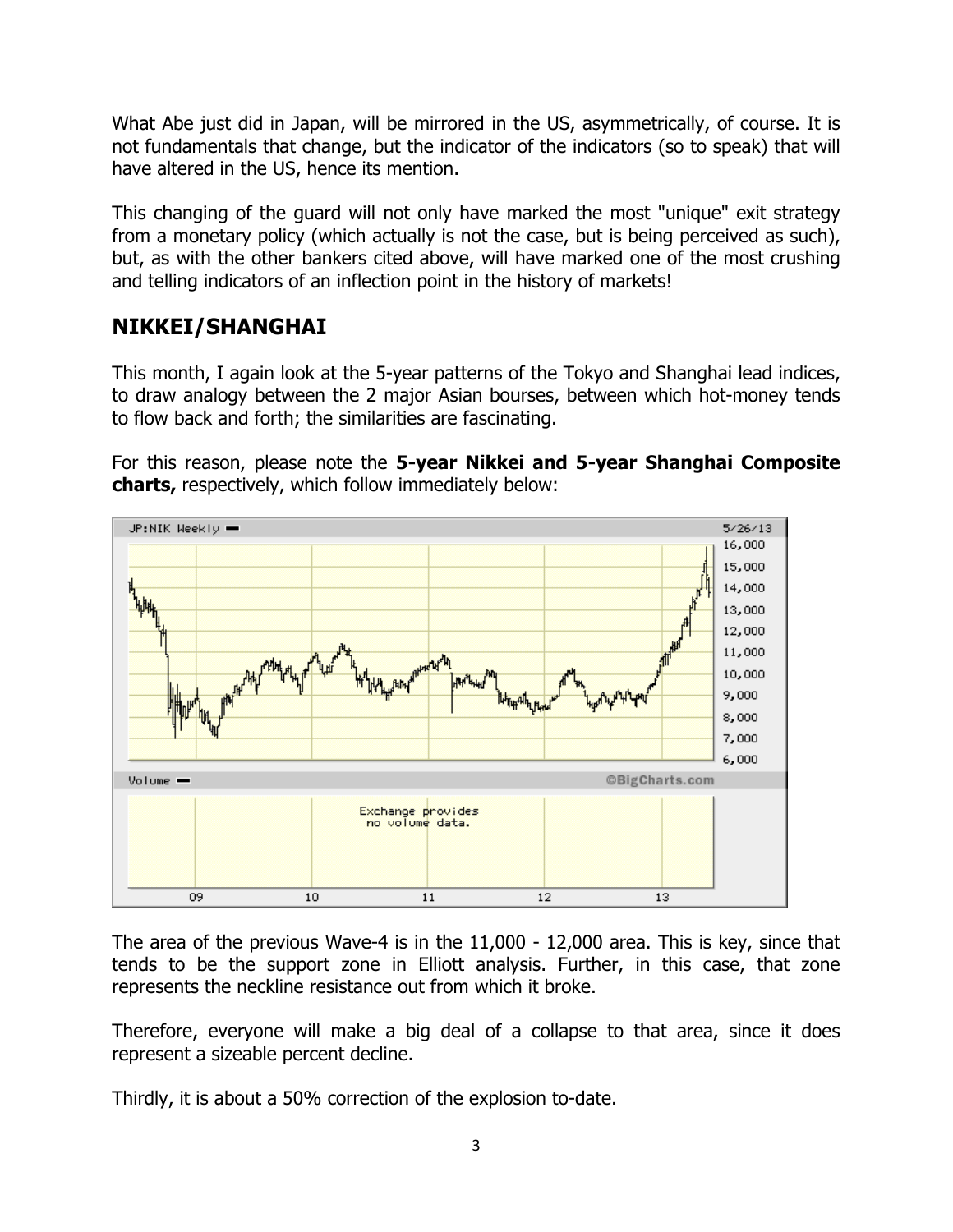Please note the 25-year chart at the end of this section; the downtrend channel was breached and, therefore, a new bull market has begun, spurred by international money managers needing to increase weightings from near-zero levels.

Bear in mind the following:

Through the 1990s, New York and Tokyo traded asymmetrically. One made higher highs and higher lows (New York), while the other made lower highs and lower lows (Tokyo).

The key observation is that, notwithstanding the preceding, they rallied and corrected at the same time, on a quarter-over-quarter basis! This is a crucial observation, when relating a meaningful move in one market (such as what has begun in Tokyo at this time) to the other!



### **May 5, 2013**

"To continue to follow in the Nikkei's footsteps and maintain the apparent mirror image between them, we would see the Shanghai Composite soar above 3500 this year. So, let us consider the fundamental and technical argument supporting such price action.

"China - also as so often reported by me since identifying the Shanghai's peak just under 6000 - trades off-cycle to the other major global indices. In other words, there can be co-directionality longer term, while trading asymmetrically intermediate term.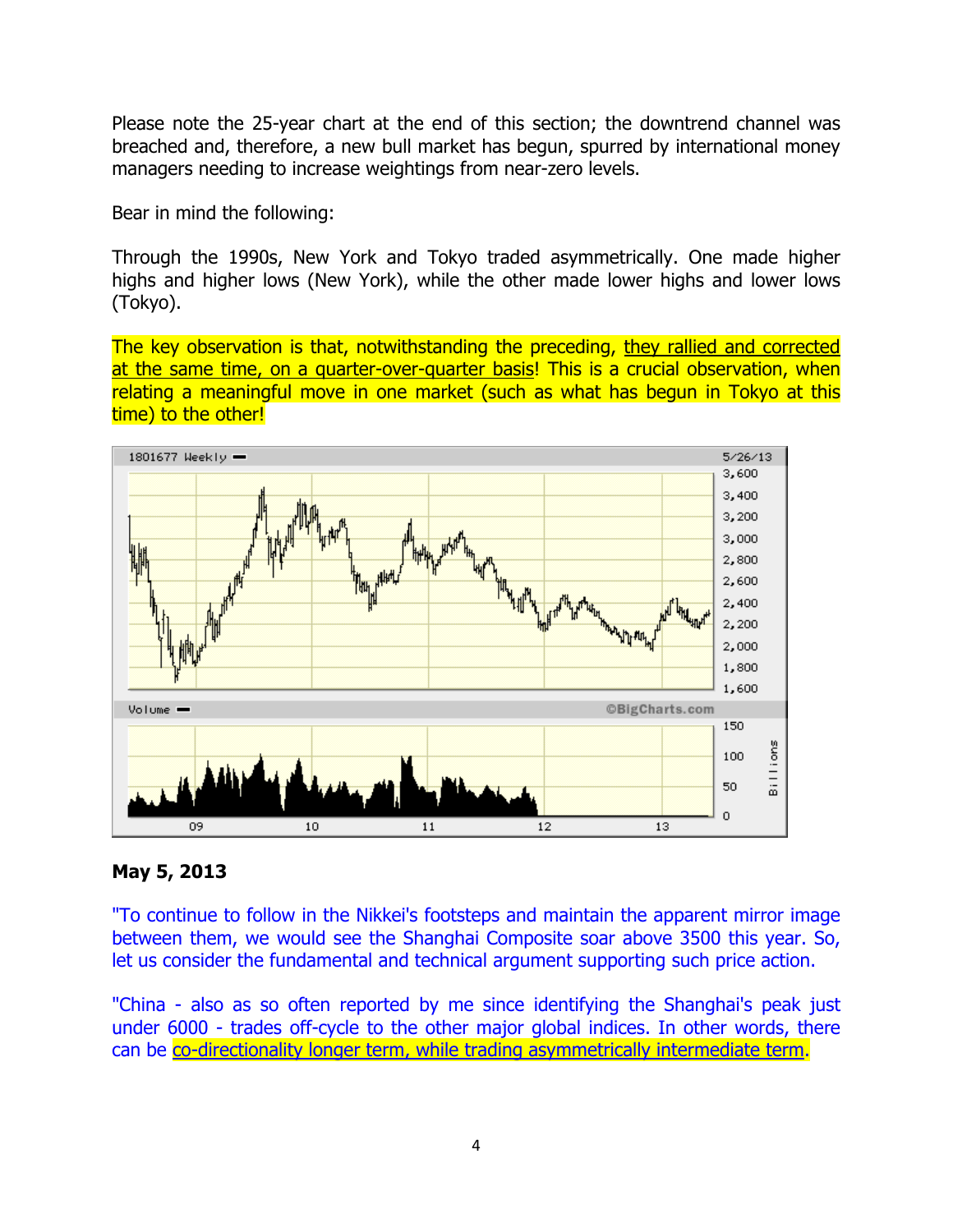"In the intermediate term, the fundamentals would therefore become favourable for China as the economy's stimulus measures kicks in, thus causing a bounce in the commodities, which creates a whiff of inflation that hurts global equities (and supporting PM prices)."

"Immediately below, please note the Nikkei's 25-year chart. As we can see, the index has come into a major resistance zone, based on levels seen in 1992, 1995, 1998, 2001 2006 and 2008."

I could have continued the sequence above to include the (end of) 2011 low, and wonder whether 2014 will have marked a critical peak that coincides with a global equity cataclysm.

I do so now.

A technical note regarding the 25-year Nikkei chart below: When connecting the 1990 and 2007 peaks, a bearish trend has clearly been broken.

When connecting the 1990 and 2000 tops, one arrives at a level that approximates the 2008 bottom. These technical observations support the reversal discussion above.



### **Conclusion**

There is a lot of money to be made in allocating funds on intermediate bases between these 2 Asians markets. Shanghai trades asymmetrically to the rest of the world on an intermediate term basis, while the Nikkei is co-directional over a like period.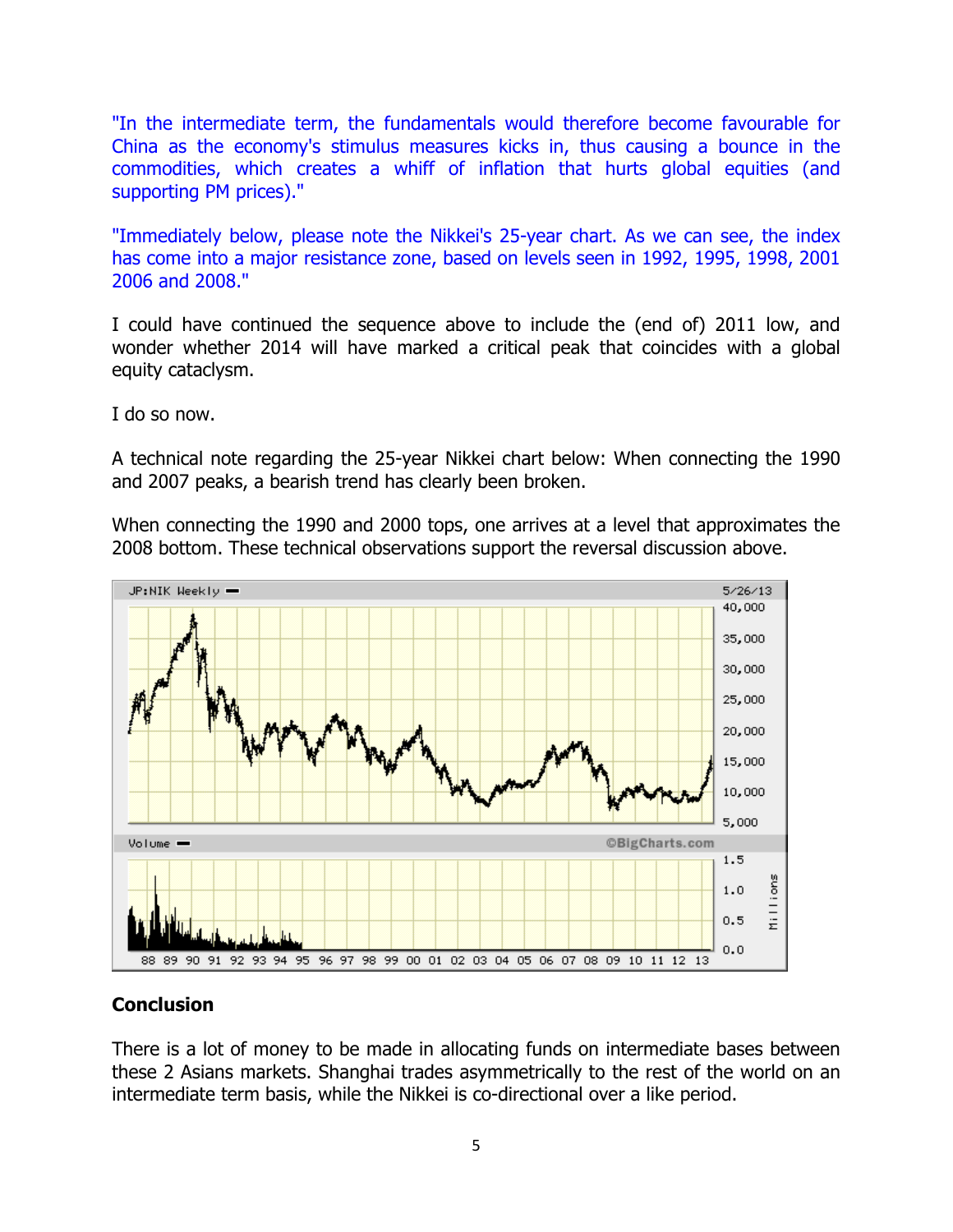The preceding is the key point on which any global hedge fund manager worth his salt will be focusing.

# **GOLD, SILVER**

I strongly advise rereading this section from last month's report.

Most of what I add this month is in regards to technical analysis and the implied timing (read carefully!), stemming from time cycles and the conclusions of trends in volatility, including attendant premiums.

Everything is continuing according to the script previously laid out, most notably the transference of wealth and power from West to East, which must necessarily include the transfer of the former's gold to Asia.

While I have been writing about this for 13 years, and while it has been going on for just as long, it is this most recent period during which it has been most notable, as the crash in paper gold has ushered in the most overwhelming GLOBAL hunt for physical gold in the history of markets.

**6-Month GLD and SLV charts** conclude this section, wherein the MACD indicators appear above the price charts, while the slow stochastic are found beneath them.

In each case, the MACD indicators are already in buy signal modalities, while the stochastic momentum indicator is well into positive territory, including a very bullish divergence in the case of the SLV.

The divergence is minor, admittedly, while there is none in the case of the GLD. On its reversal day, silver had traded dramatically lower during Asian hours, so I would NOT be surprised to see those levels (around \$20 on the SLV), much to everyone's panic.

### There are a few technical points to bear in mind:

A smash in the equity markets is a trigger for much higher precious metals prices, but not in the very short term. Why?

There is a need to show a break in the asymmetric relationship, by the same parties (and for the same reasons) who have been the manipulators to-date.

Cycles that have worked for YEARS are concluding, so negative cycle pressure is at its peak this month, following a collapse and basing pattern that is basically complete.

Option time premiums (implied volatility) and historic volatility are shedding their final minor percentage points, perfectly timed and in-line with these events.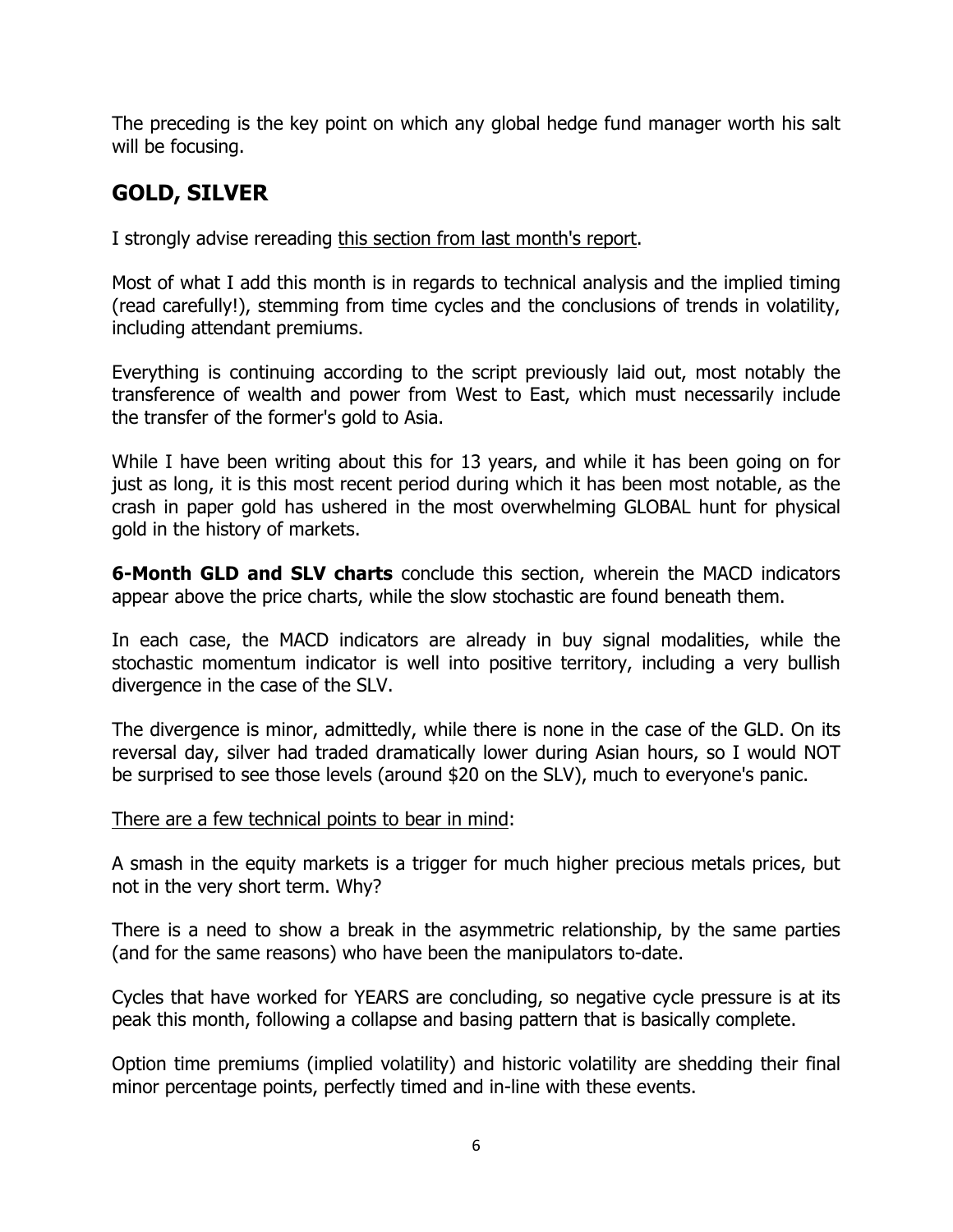**The preceding 2 paragraphs equate to a single conclusion: From these price zones, rocketing precious metals and related option prices!** 

Finally, the idiotic media will view Bernanke's departure as negative for precious metals, since QE would presumably be ending. Idiots! Not only is that a stupidly premature headline to spread, but just how bullish was that bit of delightful news, anyway?

The PM bulls (including me) were all lathered-up about QE, but the CEO (Commander-In-Chief) told the corporate heads to not spend their cash hoards, and inflation did therefore not result. That, after all, was the basic conclusion, not that QE was bullish for PMs but, specifically, the would-be resultant inflation.

Now we will finally get the commodity inflation, due to shortages and the short covering that the latter engenders, all stemming from collapsed inventories and nowunderestimated economic activity in China (I suspect).

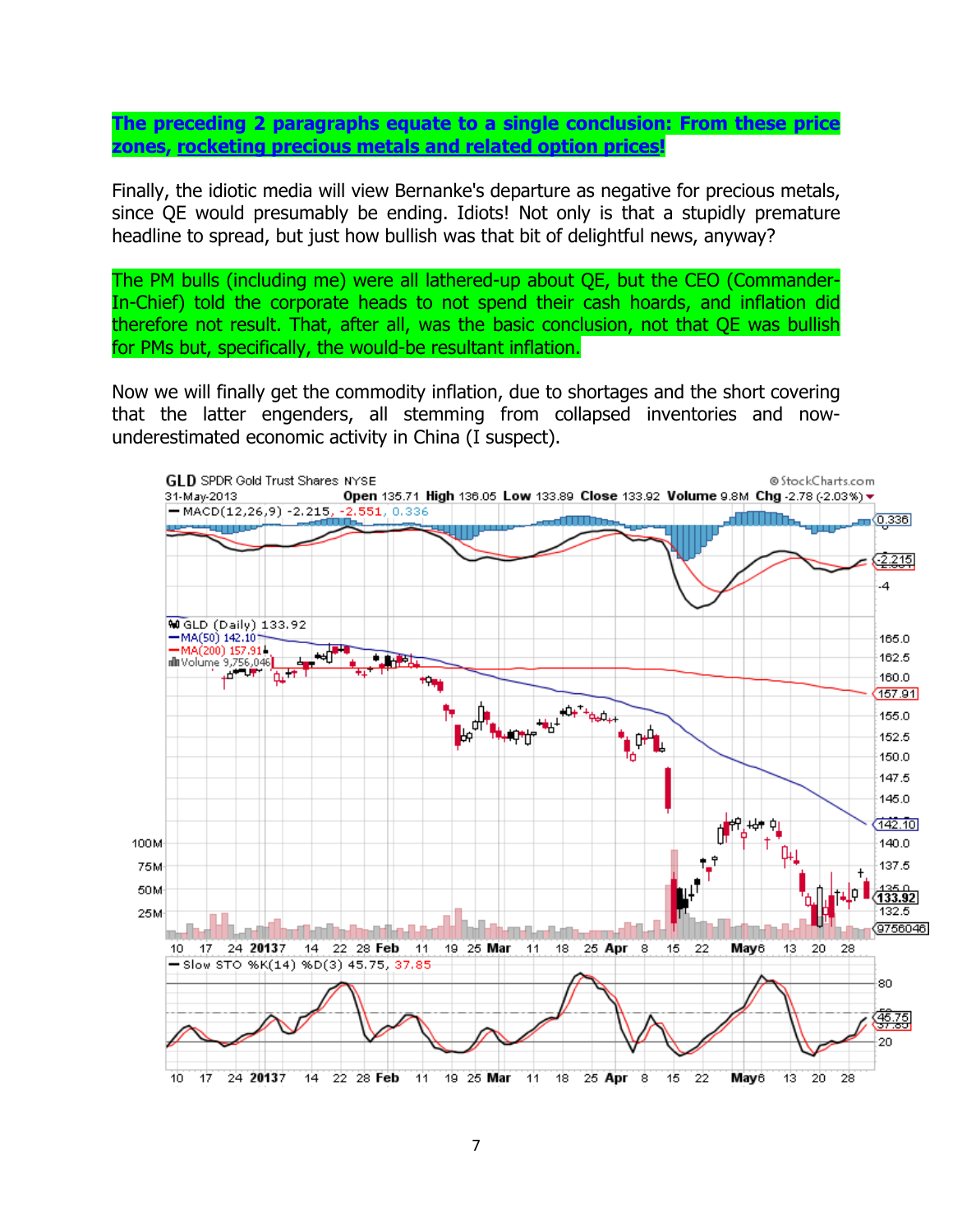

## **DOLLAR, YEN, EURO**

Last month, I commented that, while I have held a hot hand in 2013 in the currencies (my saving grace in an otherwise challenged year), the picture had become murky and uncertain for me, which I took to mean sloppy trade within the complex, resulting in a basically weakened Dollar.

As the following **5-year Dollar Index chart** illustrates, the Dollar has come into overhead resistance that will not be easily overcome. In and of itself, this will be positive for gold.

The murkiness of which I speak, however, pertains to a break in the relationship between the Yen and the euro, the asymmetric combination of which led to a stronger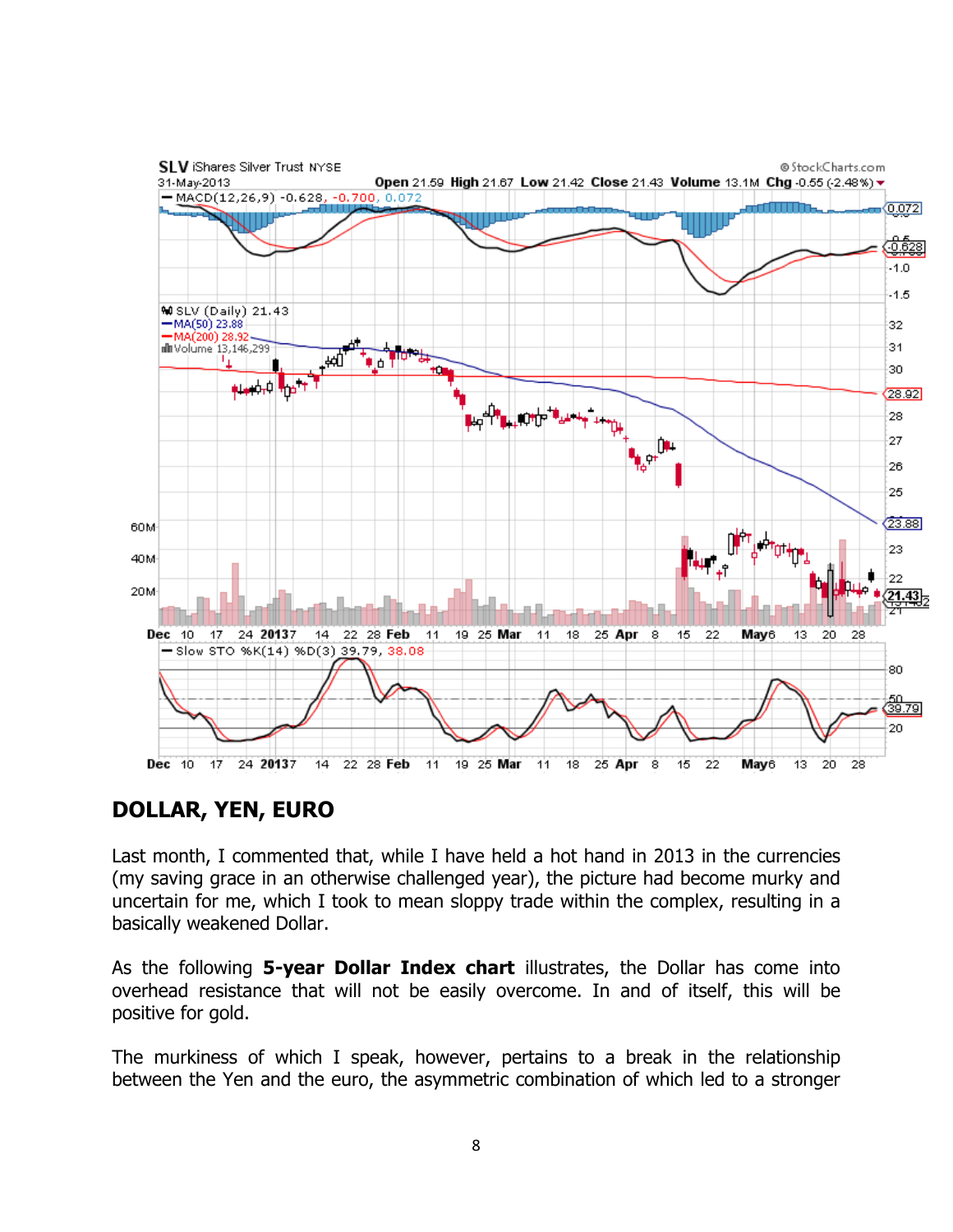Dollar. Now, I suspect, they will combine to weaken it, as the Yen trades sideways with an upward bias, while the euro does something similar.



## **May 5, 2013**

"The Yen and Euro each have reversed slow stochastic, but that can quickly change, while the MACD for EACH are solidly bullish.

"Meanwhile, the opposite is true of the Dollar (UUP). The stochastic is turning up from almost getting into oversold territory, while its MACD is solidly bearish (while not my own favourite, the MACD is perhaps the most widely followed technical indicator among technicians).

"The Euro has turned up from a level above both key moving averages, while the Yen has had at least a pause imposed on it by traders, as the 50-day moving average was approached. However, with the 200-day moving average all the way at 115 (!), I would not be surprised to see a summer rally toward 108; in fact that would be my preferred bet at this time.

"This fits nicely with my view of the Nikkei, as well (see Nikkei/Shanghai above).

"My first sense here is that there is a shift in the Dollar dynamics and that we will also see that as having been a part of a global changing of attitudes toward US equities."

Ditto to all of the above, but, on an interesting front for we technicians, please note how the MACD and stochastic have subsequently behaved. Indeed, not only did they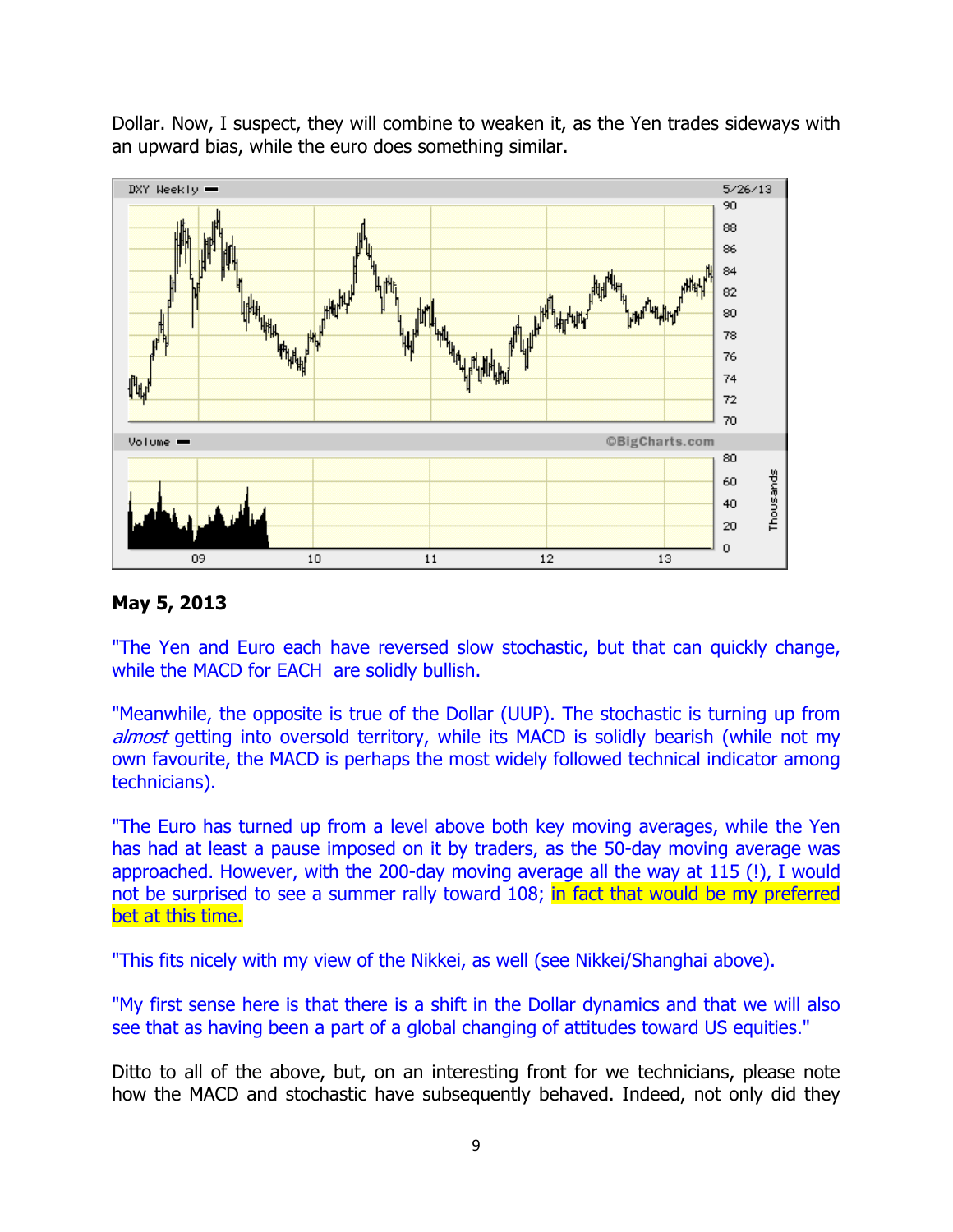fall into line as described, but, interestingly, these indicators became overbought or oversold (whether the Dollar or the asymmetric Yen or euro) on relatively little price movements. To me, this peaks of generally sideways trading activity.

## Following, are the daily **6-month charts of the Dollar (UUP) fund, followed by Yen (FXY) and Euro (FXE) currency shares, respectively.**

Each chart includes the 50 and 200-day moving averages, as well as the MACD above the price chart and the slow stochastic beneath it.



Please scroll down to next page.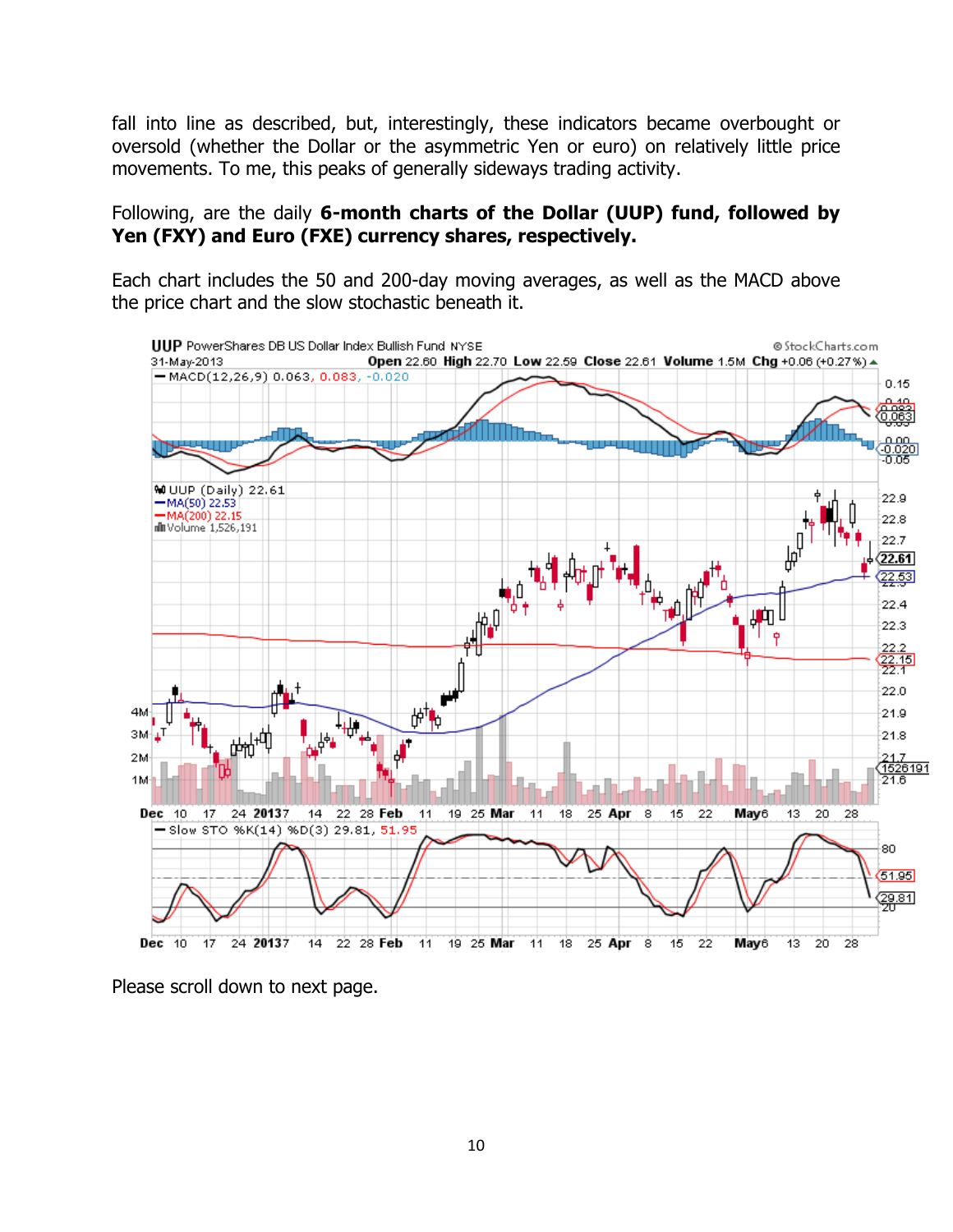

Please scroll down to next page.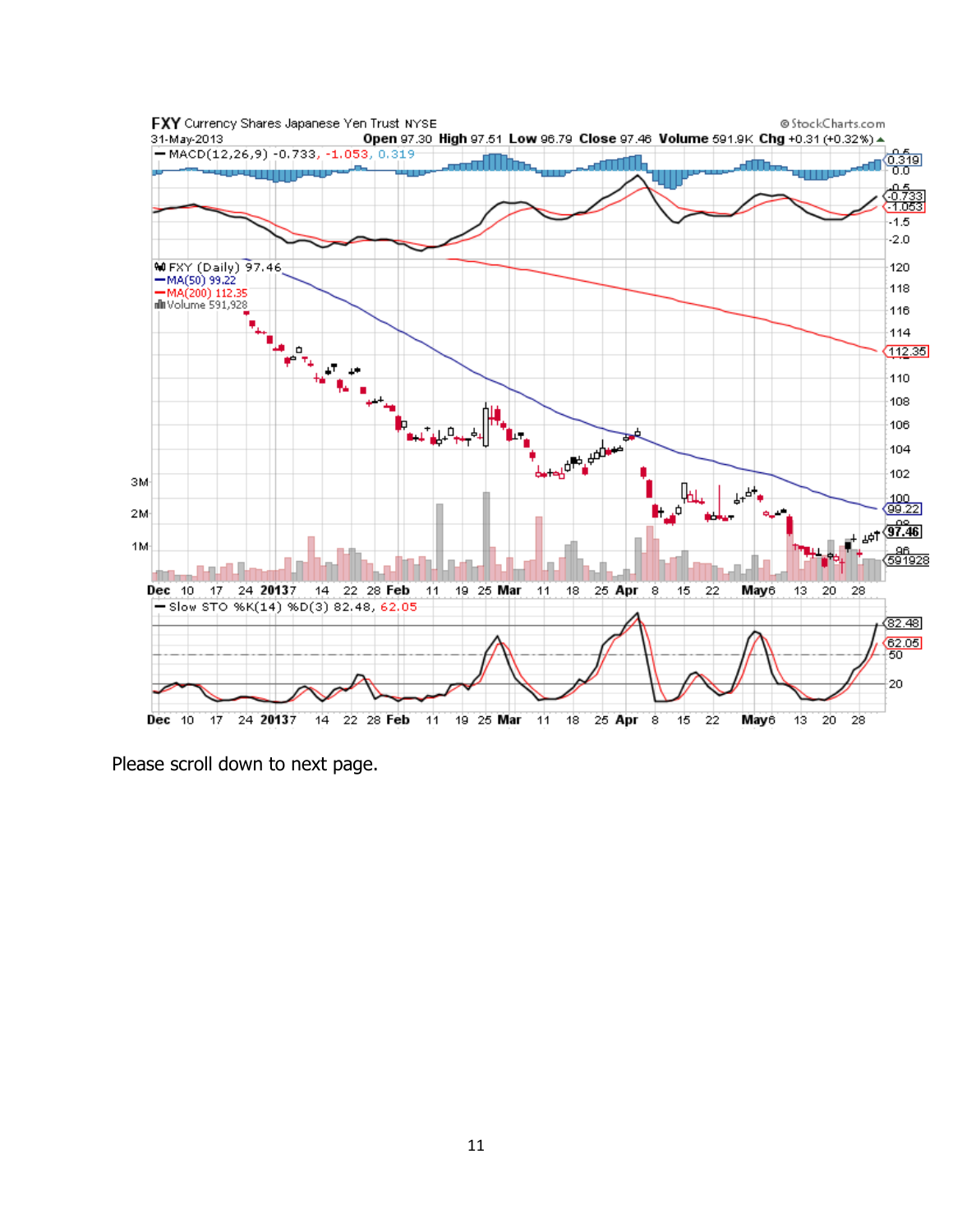

#### **CONCLUSION**

Beware, regarding the 2nd half of the year, versus the 1st six months:

### PAST WILL NOT HAVE BEEN PROLOGUE. QUITE THE OPPOSITE!

#### Sid Klein

LEGAL NOTICE: This market letter is the work product and intellectual property of Mr. Sidney Klein. It arises out of his training and profession as an international expert on financial equities. It is a private correspondence from Mr. Klein to his subscribers. Any person who copies or otherwise disseminates this letter becomes subject to international criminal and/or civil prosecution under the Universal Copyright Convention and the Berne Convention for the Protection of Literary and Artistic Works. Nearly all countries in the world have signed both of these Conventions and have pledged to enforce them through their own legal systems. In addition, Interpol may be called upon to assist in the international enforcement of these Conventions through its processes of arrest and extradition. If you are the *recipient* of a copy of this market letter, whether through the internet or by facsimile, you should immediately report to Mr. Klein the name of the person or entity that sent it to you. Send your email to sidklein@sidklein.com.

DISCLAIMER: This market letter is intended to assist in the dissemination of information to private subscribers. The information